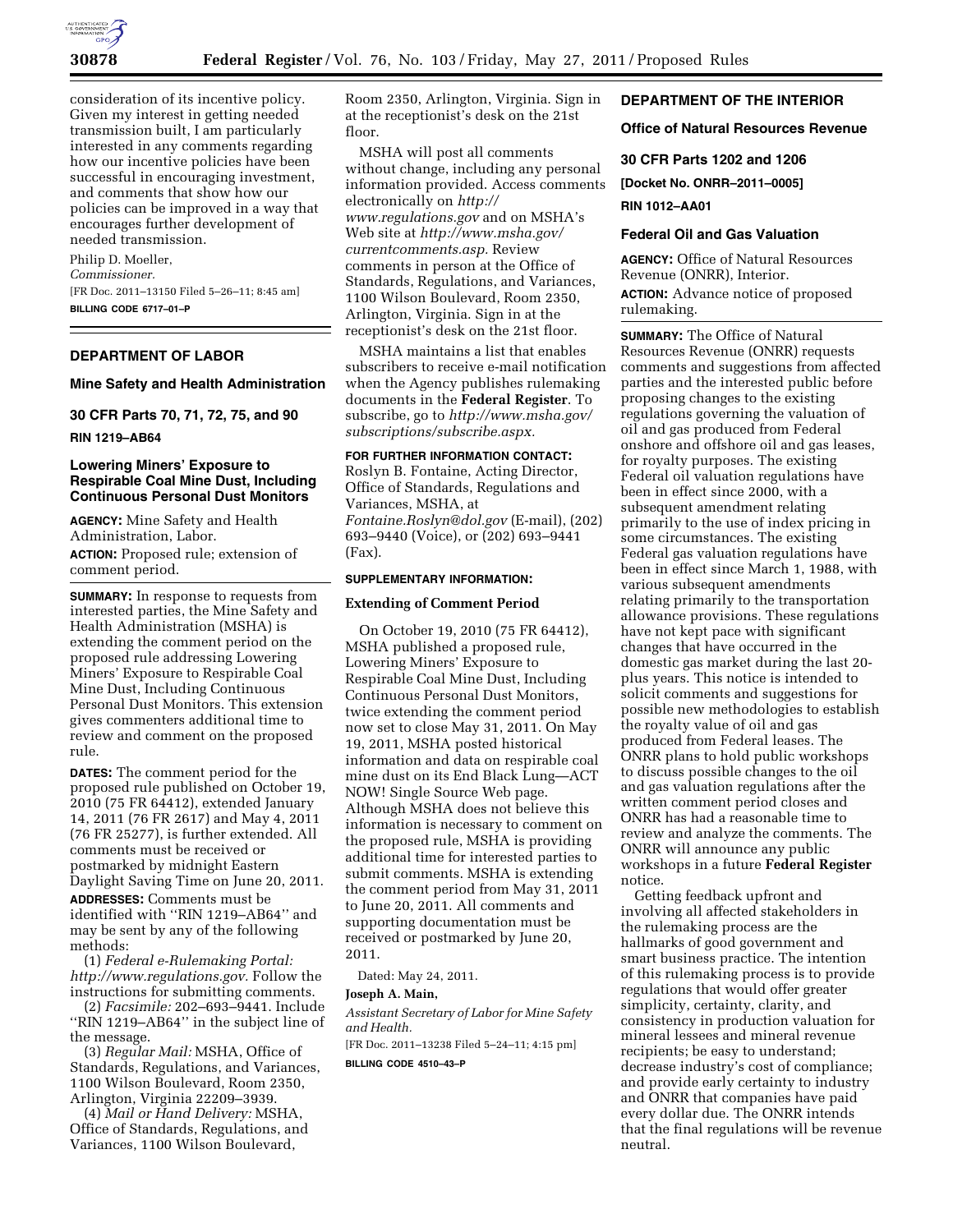**DATES:** You must submit your comments by July 26, 2011.

**ADDRESSES:** You may submit comments on this advance notice by any of the following methods. Please use the Regulation Identifier Number (RIN) 1012–AA01 as an identifier in your message.

• *Federal eRulemaking Portal: [http://](http://www.regulations.gov)  [www.regulations.gov.](http://www.regulations.gov)* In the entry titled ''Enter Keyword or ID,'' enter ONRR– 2011–0005, then click search. Follow the instructions to submit public comments and view supporting and related materials available for this advanced notice of proposed rulemaking. The ONRR will post all comments.

• Mail comments to Hyla Hurst, Regulatory Specialist, Office of Natural Resources Revenue, P.O. Box 25165, MS 61013C, Denver, Colorado 80225.

• Hand-carry comments or use an overnight courier service. Our courier address is Building 85, Room A–614, Denver Federal Center, West 6th Ave. and Kipling St., Denver, Colorado 80225.

**FOR FURTHER INFORMATION CONTACT:** For questions on procedural issues, contact Hyla Hurst, Regulatory Specialist, ONRR, telephone (303) 231–3495. For questions on technical issues, contact Richard Adamski, Asset Valuation, ONRR, telephone (303) 231–3410.

# **SUPPLEMENTARY INFORMATION:**

#### **I. Background**

The Secretary of the Interior's authority to establish the value of Federal oil and gas production through regulations is contained in the mineral leasing statutes (43 U.S.C. 1334; 30 U.S.C. 189 and 359). In addition, virtually all Federal oil and gas leases expressly reserve to the Secretary the authority to establish the reasonable value of oil and gas production or provide that the royalty value of oil and gas be set by regulation.

The existing Federal oil valuation regulations have been in place since 2000, with amendments that primarily (1) affected the basis for valuation; and (2) made changes to the calculation of transportation deductions (69 FR 24959, May 5, 2004). The existing Federal gas valuation regulations have been in place since 1988, with amendments to transportation provisions (61 FR 5448, February 12, 1996) and additional amendments that primarily (1) affected the calculation of transportation deductions; and (2) made changes necessitated by judicial decisions (70 FR 11869, March 10, 2005). These regulations were written to establish value based on transactions between

independent, non-affiliated parties. As ONRR continues to evaluate the effectiveness and efficiency of our regulations, we take into account the changes that have occurred in the oil and gas market over the past 20 years, our 10 years of experience with taking royalties in kind, and our experience with changes to regulations relating to valuation of gas produced from Indian leases (64 FR 43515, August 10, 1999; 75 FR 61066, October 4, 2010; and 75 FR 61069, October 4, 2010).

Further, ONRR's experience in enforcing the regulations indicates that they can be cumbersome because, to properly determine the value for royalty purposes, ONRR must analyze literally hundreds of thousands of sales, transportation, and processing transactions each month. Performing this analysis is costly and burdensome for both the Federal Government and the regulated industry and can lead to disputes regarding valuation methodologies.

Most Federal leases provide that the Secretary will determine the value of production for royalty purposes. The Department of the Interior has long held the view that the prices agreed to in arm's-length transactions are the best indication of market value. The 2000 oil valuation regulations and 1988 gas valuation regulations reflect that view. See 30 CFR 1206.152(b) (unprocessed gas) and 1206.153(b) (processed gas). If oil or gas is not sold according to an arm's-length contract, the regulations look to certain external indicia of market value. Under these ''benchmarks,'' as they are popularly known, the gross proceeds accruing to a lessee under a non-arm's-length sales contract will be accepted as value if those gross proceeds are equivalent to the gross proceeds derived from, or paid under, comparable arm's-length contracts. The regulations also prescribe criteria for evaluating comparability (30 CFR 1206.152(c)(1) and 1206.153(c)(1)).

Under the 1988 gas regulations, if this first benchmark does not apply, the regulations require that value be established by considering other information relevant in valuing likequality gas, including ''gross proceeds under arm's-length contracts for likequality gas in the same field or nearby fields or areas, posted prices for gas, prices received in arm's-length spot sales of gas [or] other reliable public sources of price or market information \* \* \*'' (30 CFR 1206.152(c)(2) and 1206.153(c)(2)). If value cannot be established through such information, then the final benchmark is ''a net-back method or any other reasonable method

to determine value'' (30 CFR 1206.152(c)(3) and 1206.153(c)(3)).

When oil and gas is not sold at or near the lease, unit, or communitized area, the regulations also provide for allowances for the cost of transporting production to the point of sale (30 CFR 1206.110 and 1206.111 for oil and 30 CFR 1206.156 and 1206.157 for gas). If the lessee processes gas to remove valuable products such as heavier liquid hydrocarbons, the regulations prescribe how to calculate an allowance for the costs of processing (30 CFR 1206.158 and 1206.159).

In 2007, the Royalty Policy Committee (RPC) Subcommittee on Royalty Management issued a report titled ''Mineral Revenue Collection from Federal and Indian Lands and the Outer Continental Shelf.'' The Subcommittee's report recommended clarification of the regulations governing onshore gas and transportation deductions to provide more certainty for ONRR, BLM, and industry, which should result in better compliance. More specifically, the Subcommittee recommended revisions to the gas valuation regulations and guidelines to address the cost-bundling issue and to facilitate the calculation of gas transportation and gas processing deductions. The Subcommittee also recommended the use of market indices for gas valuation in the context of nonarm's-length transactions in lieu of benchmarks, which have been used since 1988.

#### **II. Public Comment Procedures**

The ONRR may not be able to consider comments that we receive after the close of the comment period for this advance notice of proposed rulemaking, or comments that are delivered to an address other than those listed in the **ADDRESSES** section of this notice. After the comment period for this advance notice closes and ONRR has considered the comments, we plan to open a second public comment period, which we will announce in the **Federal Register**. The notice will focus on issues identified in the first public comment period and will include information about the public workshops.

#### *A. Written Comment Guidelines*

We are particularly interested in receiving comments and suggestions about the topics identified in section III, Description of Information Requested. Your written comments should: (1) Be specific; (2) explain the reason for your comments and suggestions; (3) address the issues outlined in this notice; and (4), where possible, refer to the specific provision, section, or paragraph of statutory law, case law, lease term, or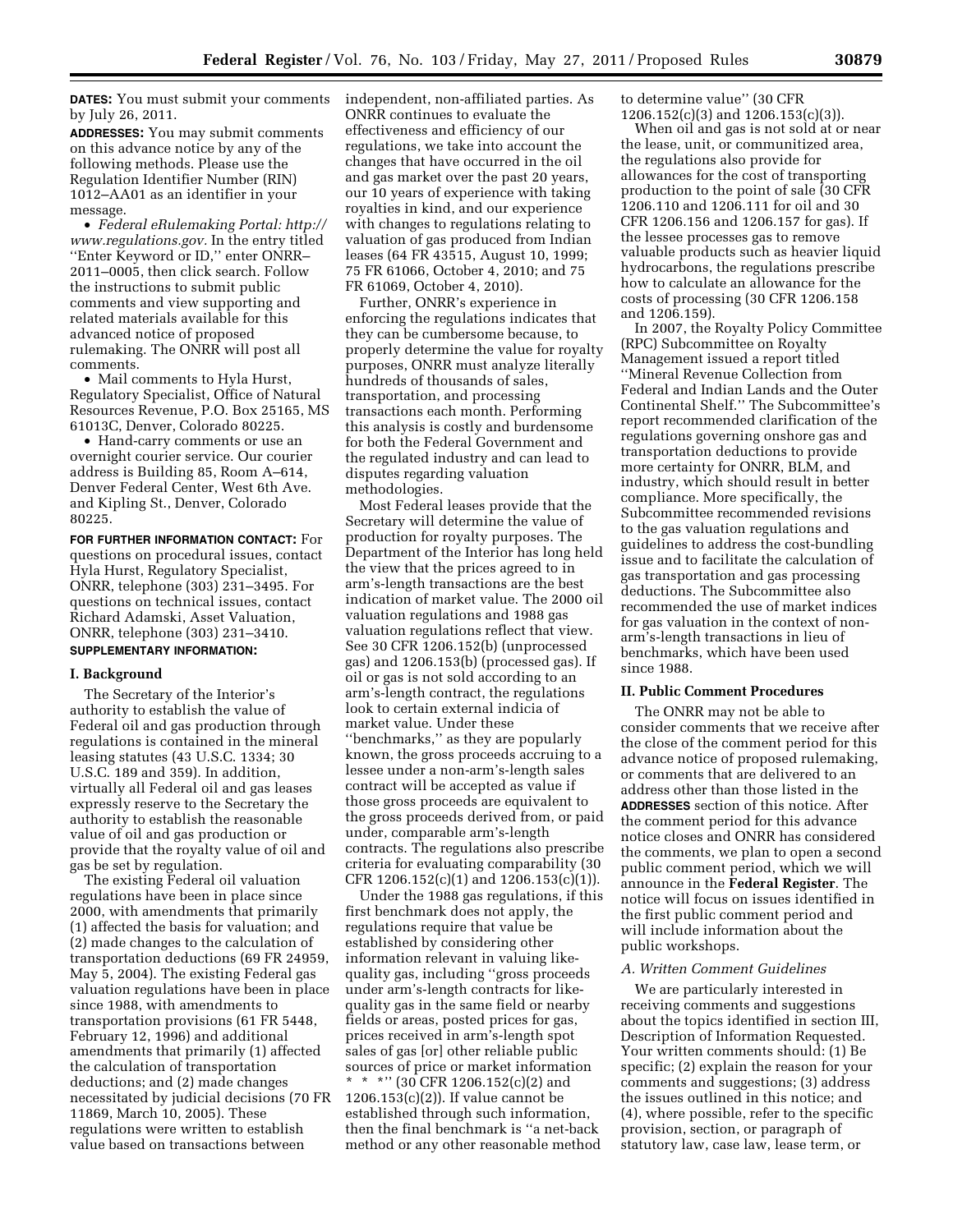existing regulations that you are addressing.

The comments and recommendations that are most useful and have greater likelihood of influencing decisions on the content of a possible future proposed rule are: (1) Comments and recommendations supported by quantitative information or studies; and (2) comments that include citations to, and analyses of, the applicable laws, lease terms, and regulations.

#### *B. Public Comment Policy*

Our practice is to make comments, including names and addresses of respondents, available at *[http://](http://www.regulations.gov) [www.regulations.gov.](http://www.regulations.gov)* Individual respondents may request that we withhold their address from the rulemaking record, which we will honor to the extent allowable by law. There also may be circumstances in which we would withhold from the rulemaking record a respondent's identity, as allowable by law. If you wish us to withhold your name or address, you must state this prominently at the beginning of your comments. However, we will not consider anonymous comments. We will make all submissions from organizations or businesses, and from individuals identifying themselves as representatives or officials of organizations or businesses, available for public inspection in their entirety.

## **III. Description of Information Requested**

We are interested in submission of proposals that will lead to improved efficiencies for both lessees and ONRR auditors. In considering potential proposed changes to the existing Federal oil and gas royalty valuation regulations at 30 CFR part 1206, subpart D, we have three goals in mind, as follows:

• Provide clear regulations that are easy to understand and that are consistent with fulfilling the Secretary's responsibility to ensure fair value for the public's resources.

• Provide methodologies that are as efficient as possible for lessees to use.

• Provide early certainty that correct payment has been made.

In August 2004, ONRR amended the Federal oil valuation regulations (now codified at 30 CFR part 1206, subpart C) to use index pricing applicable to particular regions of the country, in some circumstances, to determine the value of production for royalty purposes. This amendment to Federal oil valuation regulations followed the successful use of a published index price methodology for valuing gas

produced from Indian leases that are located in an ''index zone,'' i.e., a field or area with a spot market and acceptable published indices applicable to that field or area (30 CFR 1206.171 and 1206.172). We are seeking comment on the existing use of index pricing to determine the value of production for oil royalty purpose and whether the use of index pricing should be expanded or altered. We are also exploring the circumstances under which it may be appropriate to apply index-based valuation methodologies to gas produced from Federal leases.

There appear to be circumstances in which the value of gas for royalty purposes could be established using publicly available gas index prices. In addition to the Indian gas regulations, ONRR has used index prices to determine value under the second Federal gas benchmark and to sell gas taken as royalty in kind. It appears that, in the past several years, the gas spot market has become much more widely used and is more robust and transparent, with numerous buyers and sellers engaging in, and reporting their transactions to, third-party publications. Those publications, in turn, calculate and publish geographically based index prices.

In addition, certain provisions of the current Federal oil and gas regulations have presented challenges that led to disputes between lessees and ONRR auditors, particularly in situations involving non-arm's-length sales and non-arm's-length transportation and gas processing allowances. For some Federal oil and gas production, changes in the oil and gas transportation industry have made it difficult for lessees to obtain the information they need to comply with ONRR regulations that require the use of actual costs in determining transportation allowances. Additionally, pipeline operators often bundle transportation and processing charges, including charges that the regulations do not allow lessees to deduct in calculating royalty value, such as marketing costs and costs of placing gas into marketable condition.

Accordingly, ONRR is seeking public comment and recommendations on the following specific issues:

## *A. Use of Index Prices To Value Oil and Gas*

The ONRR is seeking comment on the existing use of index pricing to determine the value of production for oil royalty purposes and whether the use of index pricing should be expanded or altered. Additionally, the ONRR is considering the use of index pricing in valuing Federal gas for

royalty purposes. Please consider the following:

• We seek input on how well index prices currently represent the value for oil and gas produced in different regions or areas of the country, such as states on the Gulf of Mexico coast (including Texas, Louisiana, Mississippi, and Alabama, as well as onshore areas within those states), the Midwest (including Oklahoma and North Dakota), the Southwest (including New Mexico and the Permian and San Juan Basin areas), the Rocky Mountain area (including Wyoming, Montana, and Colorado and Utah outside the San Juan Basin), the West Coast states (primarily California), and Alaska. Please identify what index publications you believe apply to what parts of these areas and the relative advantages and disadvantages, and strengths and weaknesses, of using each of the identified published index prices.

• We also seek input on whether value should be based on first-of-month prices, daily spot prices, or some mixture of the two when considering the use of index prices.

• In addition, we seek input on how to best value this gas for royalty purposes in situations where gas from Federal leases is produced in areas not covered by index pricing, or where limited reported spot market activity exists.

• Does the concentration of Federal production in some areas of the country create any potential problems with relying on index prices in those areas, now or in the future?

• Finally, we request comment on whether ONRR should use published index prices to value Federal oil and gas sold under non-arm's-length contracts as well as arm's-length contracts.

#### *B. Transportation Allowances*

The ONRR is examining possible alternatives to the requirement to track actual costs for determining transportation and to address the bundling issue. Please consider the following:

• If ONRR were to adopt index-based valuation, the point at which the index prices are compiled and published may or may not be the point of actual sale for particular gas, and the costs of transportation to the actual point of sale may not be relevant. However, the index pricing point would be remote from the lease or unit in virtually all circumstances, and value at the index pricing point may not reflect value at or near the lease or unit. If ONRR employed index prices to value Federal oil and gas for royalty purposes, what methods should be considered that